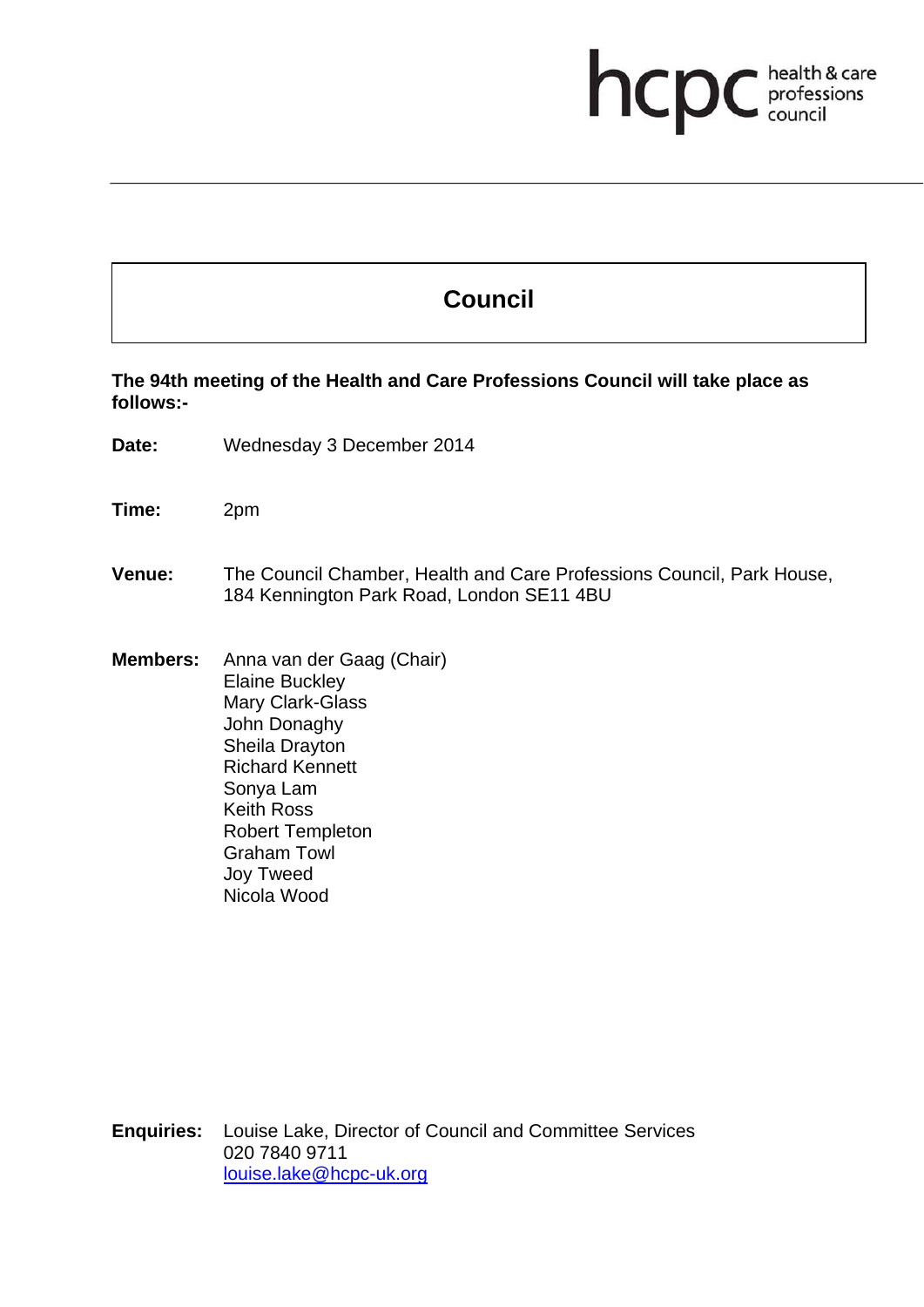## Public Agenda – Part 1

| 1 <sub>1</sub> | <b>Chair's welcome and introduction</b>                                                                                                                                                      | verbal                           |
|----------------|----------------------------------------------------------------------------------------------------------------------------------------------------------------------------------------------|----------------------------------|
| 2.             | <b>Apologies for absence</b>                                                                                                                                                                 | verbal                           |
| 3.             | Approval of agenda                                                                                                                                                                           | verbal                           |
| 4.             | <b>Declaration of Members' interests</b>                                                                                                                                                     | verbal                           |
| 5.             | Minutes of the Council meeting of 16 October 2014<br>Louise Lake – Director of Council and Committee Services                                                                                | enclosure 1<br><b>HCPC153/14</b> |
| 6.             | <b>Matters arising</b><br>Louise Lake – Director of Council and Committee Services                                                                                                           | enclosure 2<br><b>HCPC154/14</b> |
| 7.             | Chair's report<br>Anna van der Gaag - Chair of HCPC                                                                                                                                          | enclosure 3<br><b>HCPC155/14</b> |
| 8.             | <b>Chief Executive's report</b><br>Marc Seale - Chief Executive and Registrar                                                                                                                | enclosure 4<br><b>HCPC156/14</b> |
|                | Items for discussion/approval                                                                                                                                                                |                                  |
|                | <b>Strategy and Policy</b>                                                                                                                                                                   |                                  |
| 9.             | Preventing small problems from becoming big problems: a<br>study of competency drift and disengagement in health and<br>care professionals<br>Kelly Holder - Director of Fitness to Practise | enclosure 5<br><b>HCPC157/14</b> |
|                | <b>Departmental Reports</b>                                                                                                                                                                  |                                  |
| 10.            | <b>Fitness to Practise Report</b><br>Kelly Holder - Director of Fitness to Practise                                                                                                          | enclosure 6<br><b>HCPC158/14</b> |
| 11.            | <b>Policy and Standards Report</b><br>Michael Guthrie - Director of Policy and Standards                                                                                                     | enclosure 7<br><b>HCPC159/14</b> |
| 12.            | <b>Operations Report</b><br>Greg Ross-Sampson – Director of Operations                                                                                                                       | enclosure 8<br>HCPC160/14        |
| 13.            | <b>Secretariat Report</b><br>Louise Lake – Director of Council and Committee Services                                                                                                        | enclosure 9<br>HCPC161/14        |